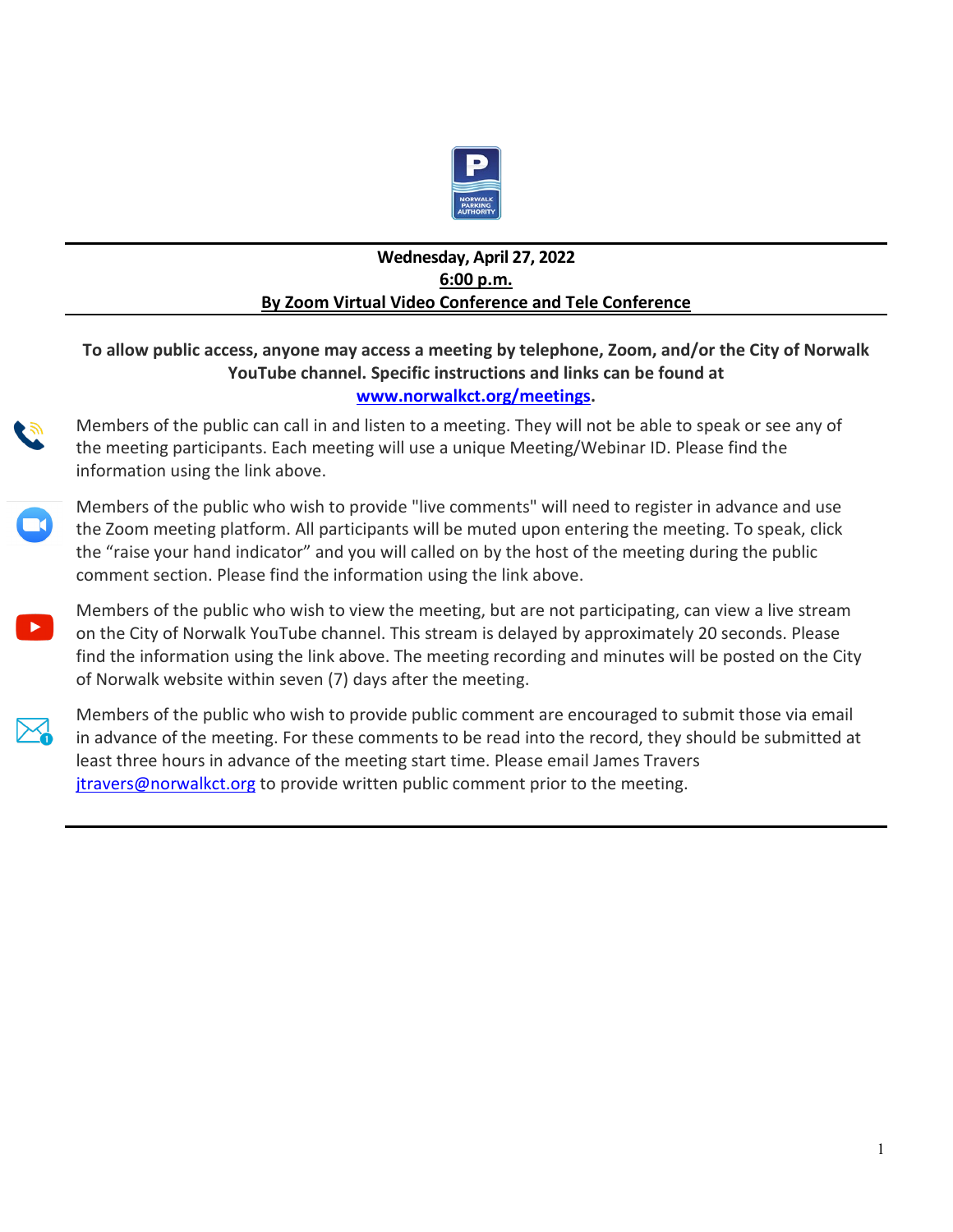#### **AGENDA**

- 1) Public Comment, limited to three minutes each speaker
- 2) Discussion and action related to minutes from the Parking Authority meeting Wednesday, March 23, 2022
- 3) Financial and Operating Report
- 4) Engineering and Project Report
	- a) Webster Lot Update James Emery
	- b) South Norwalk Railroad Vanessa Valadares
	- c) Calf Pasture Parking James Emery
- 5) New Business
	- a) Wall Street Meetings James Emery
		- i) 5/31/2022 Parking Concerns
		- ii) 6/28/2022 Yankee Doodle Garage Façade Enhancement
- 6) Old Business
	- a) Leasing Agent Contract Discuss and Vote
	- b) Enforcement Review progress James Emery
	- c) Areas to PBC only and signage James Emery
	- d) Brim and Crown Parking Agreement James Emery
- 7) Motion to Adjourn

#### **Next Parking Authority meeting: Wednesday, May 25, 2022**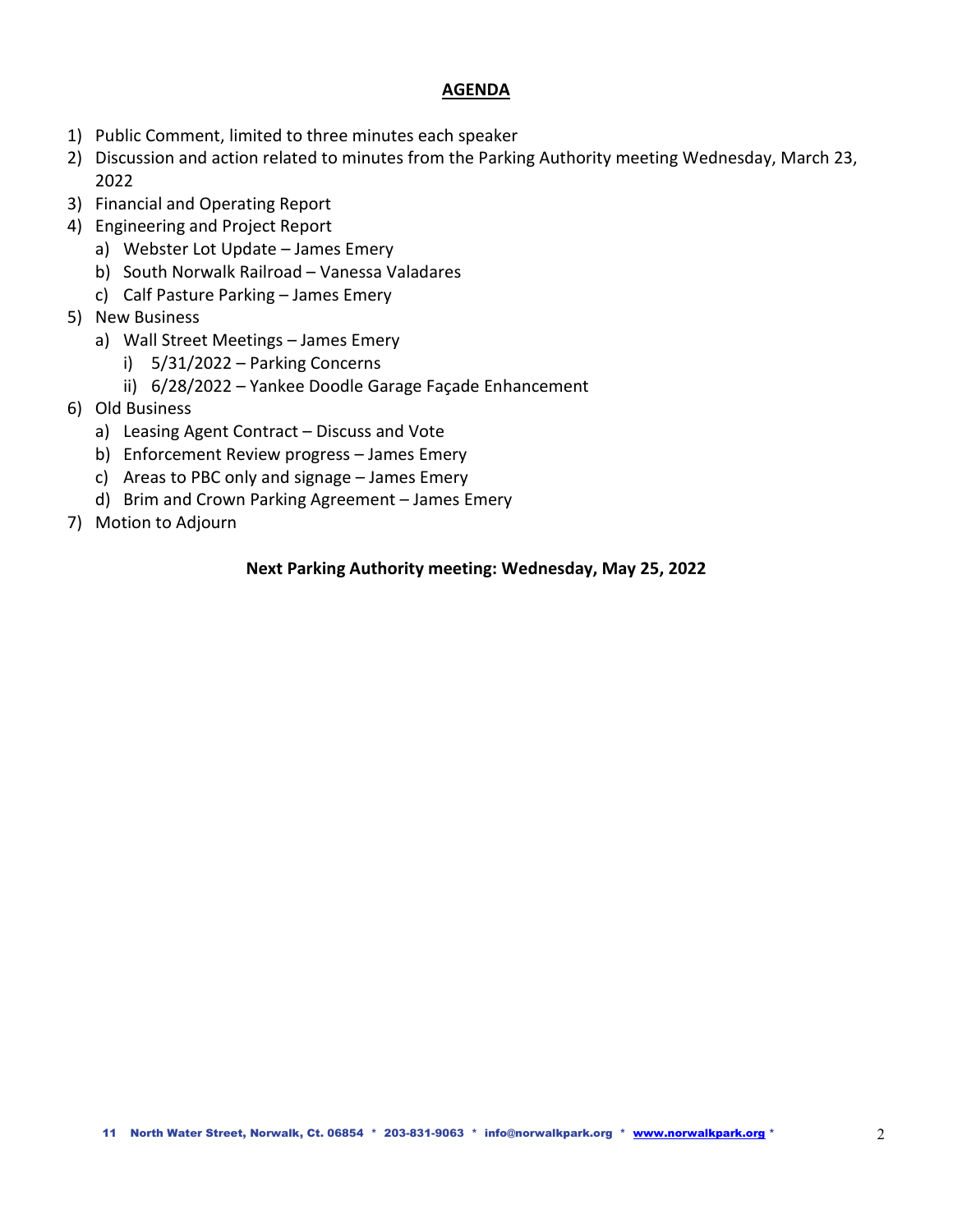

Members of the public can call in and listen to a meeting. They will not be able to speak or see any of the meeting participants. Each meeting will use a unique Meeting/Webinar ID. Please find the information using the link above.

Members of the public who wish to provide "live comments" will need to register in advance and use the Zoom meeting platform. All participants will be muted upon entering the meeting. To speak, click the "raise your hand indicator" and you will be called on by the host of the meeting during the public comment section. Please find the information using the link above.

Members of the public who wish to view the meeting, but are not participating, can view a lie stream on the City of Norwalk YouTube channel. This stream is delayed by approximately 20 seconds. Please find the information using the link above. The meeting recording and minutes will be posted on the City of Norwalk website within seven (7) days after the meeting.

Members of the public who wish to provide public comment are encouraged to submit those via e-mail in advance of the meeting. For these comments to be read into the record, they should be submitted at least three hours in advance of the meeting start time. Please email Jessica Vonashek at  $jvonashek@normalkct.org$  to provide written comment prior to the meeting.

#### **PARKING AUTHORITY REGULAR MEETING VIA ZOOM VIRTUAL VIDEOCONFERENCE AND TELECONFERENCE MARCH 23, 2022**

| <b>ATTENDANCE:</b> | Eric Rains, Chairman<br>Jud Aley<br>Tom Vetter                                                                                                                     |
|--------------------|--------------------------------------------------------------------------------------------------------------------------------------------------------------------|
| <b>STAFF</b>       | James Travers, Director, TMP<br>Garrett Bolella, Asst. Director, TMP<br>James Emery, Assistant Parking Director, TMP<br>Vanessa Valadares, Principal Engineer, DPW |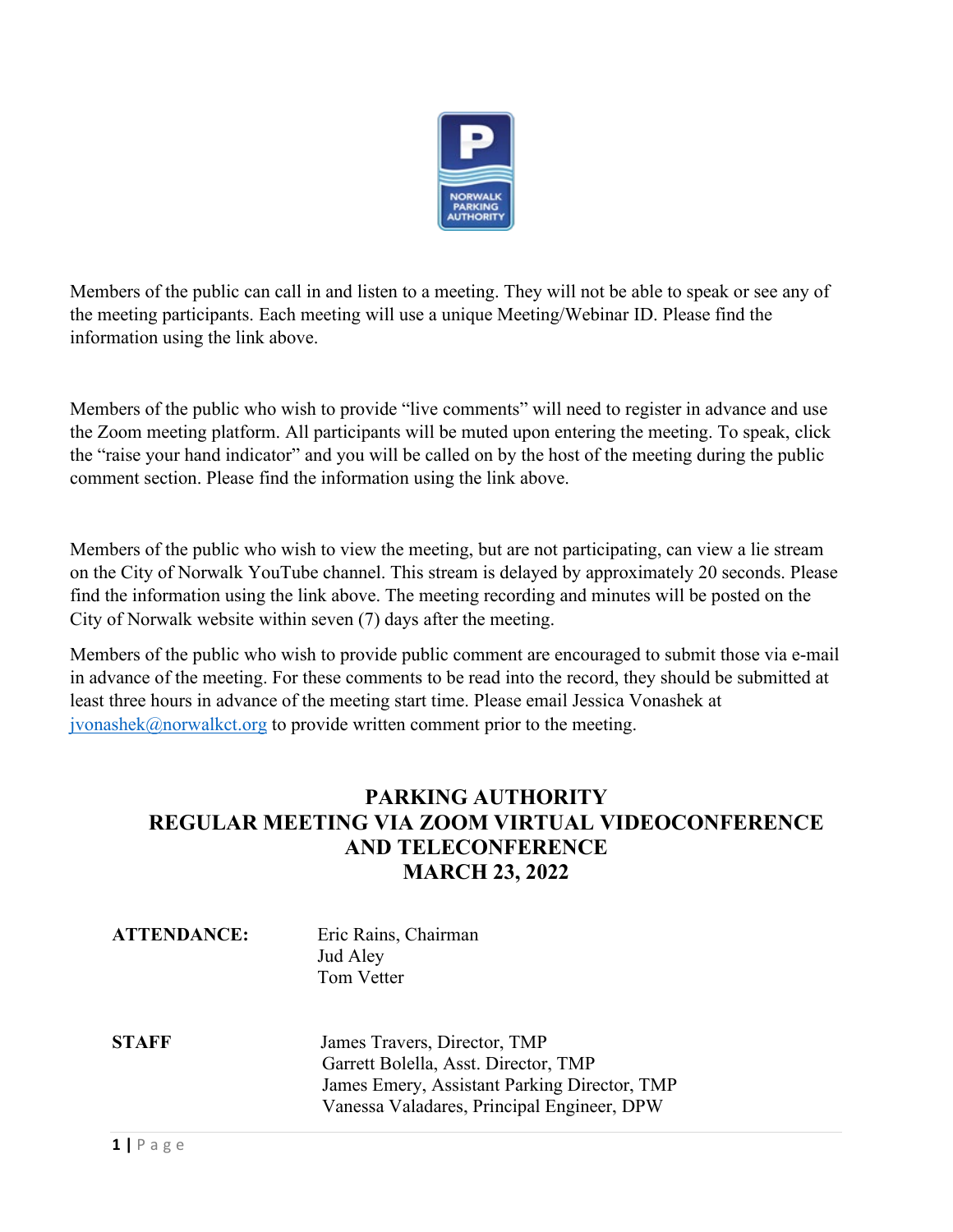**OTHERS:** Stathis Manousos, LAZ Parking Rocky Legesse, LAZ Parking

#### **CALL TO ORDER**

Mr. Rains called the meeting to order at 6:00PM.

#### **1. PUBLIC COMMENT, LIMITED TO THREE MINUTES PER SPEAKER**

There were no public comments this evening.

#### **2. DISCUSSION AND ACTION RELATED TO MINUTES FROM THE PARKING AUTHORITY MEETING HELD ON WEDNESDAY, FEBRUARY 23, 2022.**

#### **\*\* MR. VETTER MOVED TO APPROVE THE MINUTES. \*\* MR. ALEY SECONDED THE MOTION. \*\* THE MOTION PASSED UNANIMOUSLY.**

#### **3. FINANCIAL AND OPERATING REPORT**

Mr. Manousos presented and said there is a new format for the operating report and took the large operating report and scaled it back as requested, but it is still a work in progress. He reported on the financial summary and said revenues are down slightly due to the transient revenue, but the revenues are still favorable to budget year to date. He said the expenses were a little higher for the month due to a few onetime expenses such as the cost of the audit that has been ongoing, the THA consulting fees and snow removal expenses, but year to date the expenses are favorable to budget which is reflected in the fund balance. Mr. Travers asked what the budget was for the month. Mr. Manousos said \$514,000. Mr. Travers asked if any upticks are being seen for people procuring permits. Mr. Manousos said they are still recovering but are still below pre-covid levels but are better than last year.

Mr. Manousos said a variance report will now be included as part of the report and will include variances that were at a magnitude of at least 20% and \$5,000 compared to budget. Mr. Vetter said he thinks the format is much better but if it is done monthly there will be spikes and valleys that are not so much reality. Mr. Emery said this is still a work in progress and if the Parking Authority has any questions or changes, they would like to see to email him and they will continue to work on those changes.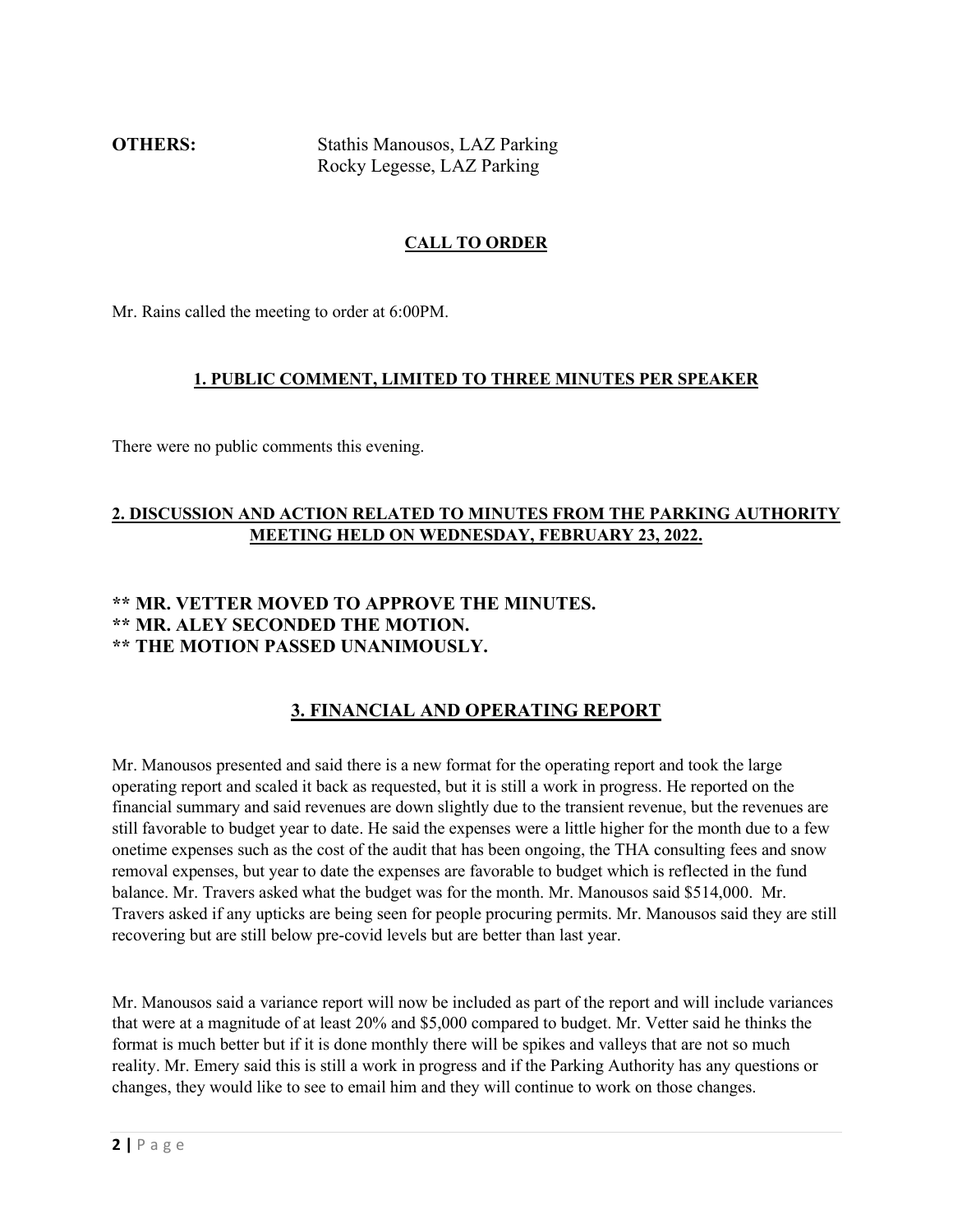Mr. Manousos reported on the comparison to pre-covid levels on both the revenue and expense side and said things are slowly beginning to rebound. Mr. Rains asked why the current expenses are outpacing the expenses from February of last year. Mr. Emery said there are certain things in the winter months such as snow removal expenses which were higher this month as well as the audit and THA expenses and the expenses in January compared to pre-covid levels were much better. Mr. Rains requested that the previous month be included on the report. Mr. Travers said that he and Mr. Emery should have a conversation with the Maritime Aquarium to discuss their attendance.

Mr. Manousos reported on the tickets issued versus demand report. Mr. Rains said it seems that there are a lot of qualifiers that need to be added to the report. Mr. Aley said this is just one way of looking at ticketing and for him the important thing for this report is they can see trends over the years, and he finds the report valuable. Mr. Rains said he would feel better about the report if it were tightened up because we do not know what is not included. Mr. Manousos said if the tickets that were issued for nonpayment can be included in or footnoted, but it would not factor in people that park and do not pay but there maybe something that can be added to the report to put it into context.

Mr. Emery suggested brainstorming this further before the next Parking Authority meeting to come up with a report that still provides the information that the Parking Authority is looking for in and more accurate light. Mr. Travers suggested taking the report a step further and look at the tickets that are being issued and sort them by how they are being issued, and look at a way to address the violators and find an outreach method thorough the local business to remind their patrons to pay because he agrees with Mr. Aley and he would like to see the revenue come from the parking fee and not from the tickets and requested that Mr. Emery and Mr. Legesse look at what the type of tickets are being issued and begin to look at methodologies to address those because he thinks the merchants will appreciate us giving the information on how their customers cannot get ticketed, and could turn this negative into a positive by looking at ways to try and get people to pay. Mr. Manousos said he agrees but asked the Parking Authority to remember that we are just coming off a year with no ticketing due to covid and for a long time and had a curtesy card program that was in full effect so there non-compliance and that is in large part why we are seeing some of the increase in ticketing and shared a table on the parking ticket issuance in other communities and from a citation to space ratio Norwalk is on the low end.

Mr. Aley requested that a one-page summary of the courtesy card program be included on the report.

#### **4. ENGINEERING AND PROJECT REPORT**

Ms. Valadares reported and said due to weather improvements last week they brought back Cappasso to the site and mobilized yesterday and will begin the power washing again at the railroad station so the work should resume tomorrow and will have a progress report next month. Mr. Travers asked for a status update on the glass for the SONO Railroad Station. Ms. Valadares said the order has been placed but she does not yet have a delivery date.

#### **5. NEW BUSINESS**

#### **a) Discuss and vote- Budget FY2023**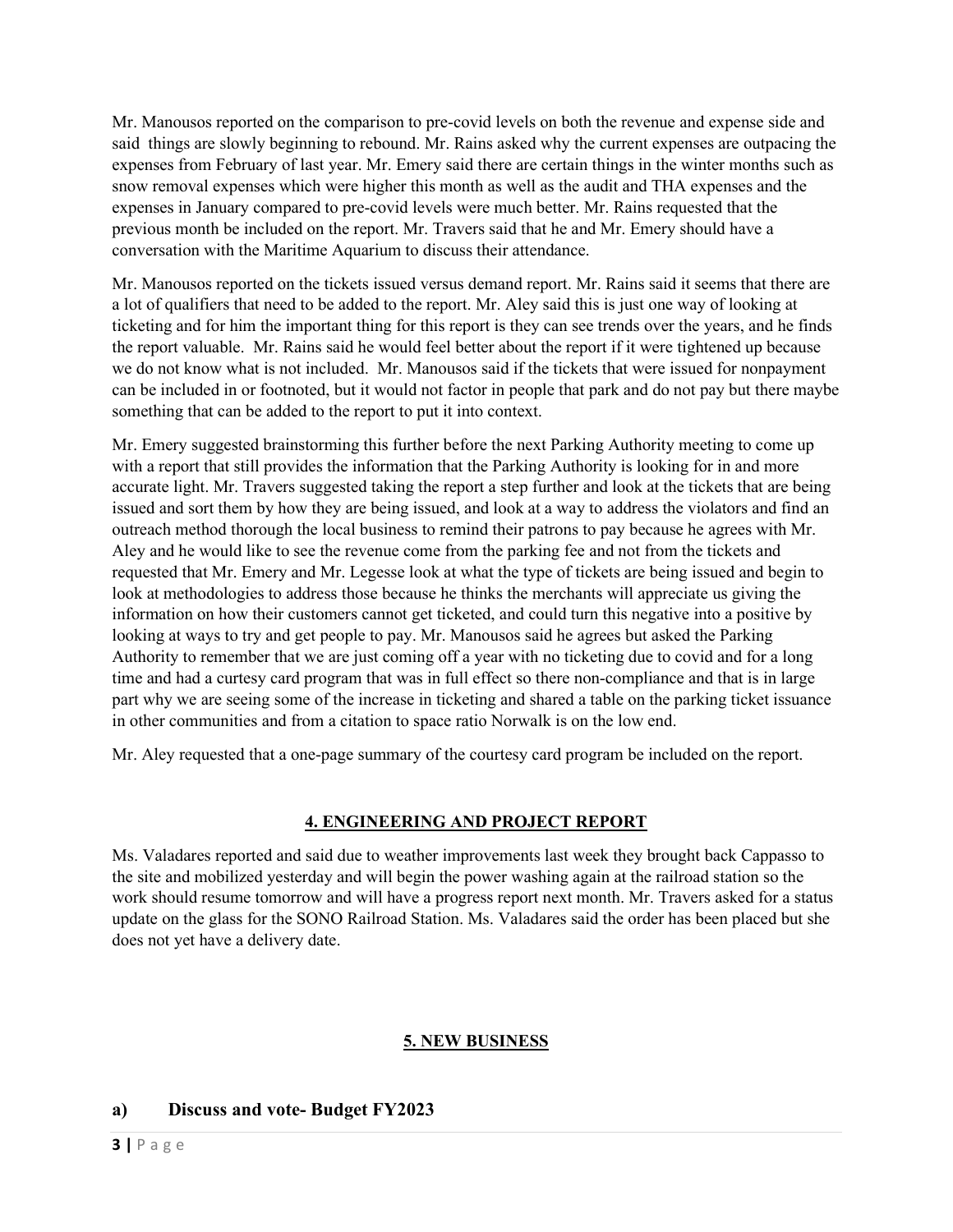Mr. Emery presented an overview of the budget and said not much has changed since it was presented last month and are in the position to have a good fund balance at the end of next fiscal year which will have to keep up on the maintenance on the facilities and especially the garages. Mr. Manousos said overall they have compared budget to budget and revenue is up and expenses are flat and the monthly and transient revenue are stable budget to budget but are still approximately at 87% compared to pre-covid levels and compared to the 2022 budget expect to see more activity in meter revenue and an increase in compliance compared to the previous budget and are looking at a healthy fund balance. Mr. Travers asked in the past if condition assessments have been paid out of the operating or capital funds. Mr. Manousos said they were always in the operating budget, but the repairs always came out of the capital budget. Mr. Travers asked if in this year's budget request if funds are being requested for a conditions assessment. Mr. Manousos said "yes" it is.

#### **\*\* MR. ALEY MOVED TO APPROVE THE BUDGET. \*\* MR. VETTER SECONDED THE MOTION. \*\* THE MOTION PASSED UNANIMOUSLY.**

#### **b) Discuss- 15-minute parking spaces**

Mr. Emery said they currently have 15-minute parking spaces that are mostly used in the morning hours but in the later hours during peak restaurant times those spaces are not being used and are premium spots and staff is suggesting removing all of the 15-minute parking spaces and provide the option to select the 15-minute option and be able to collect the revenue in the later hours when all of the 15- minute parking spaces are empty. He explained that when someone goes to the paystation there would be two options to either select parking or select to pay for a parking voucher which would also give us the ability to control that by zones or areas etc. and he thinks it is an exciting option and is a special program and if it is done right can help every business and patron that comes to Norwalk. Mr. Travers said this would be offered in the paystation environment only and this needs to be looked at because to stay in the single space environment they will need to make a considerable investment to these meters because their communications technology will expire by the end of the year and will not be supported. He said staff would like to propose to expand the paystation model and with that will be able to provide the businesses with a real big value and can monitor it to see how it is working. Mr. Rains said the operating costs for the single space meters is substantial so he would be interested in pursuing the single meter versus paystations further with whatever materials back up the conversation and he supports the idea of every space being a 10–15-minute free parking space and communicating this to the consumer would be important and by having the paystation only there would be no transaction fee so would be the most inexpensive way to do it. Mr. Aley and Mr. Vetter also agreed that staff should pursue the option of paystations rather than single spaced meters. Mr. Travers said this can be an opportunity to begin to offer more parking offerings to businesses and there is no other municipality in Connecticut that is doing this. Mr. Aley asked if it is being done anywhere else in the United States. Mr. Travers said "yes" and that he would provide Mr. Aley with some of the data.

#### **6. OLD BUSINESS**

#### **a) Areas to move to Pay by Cell only**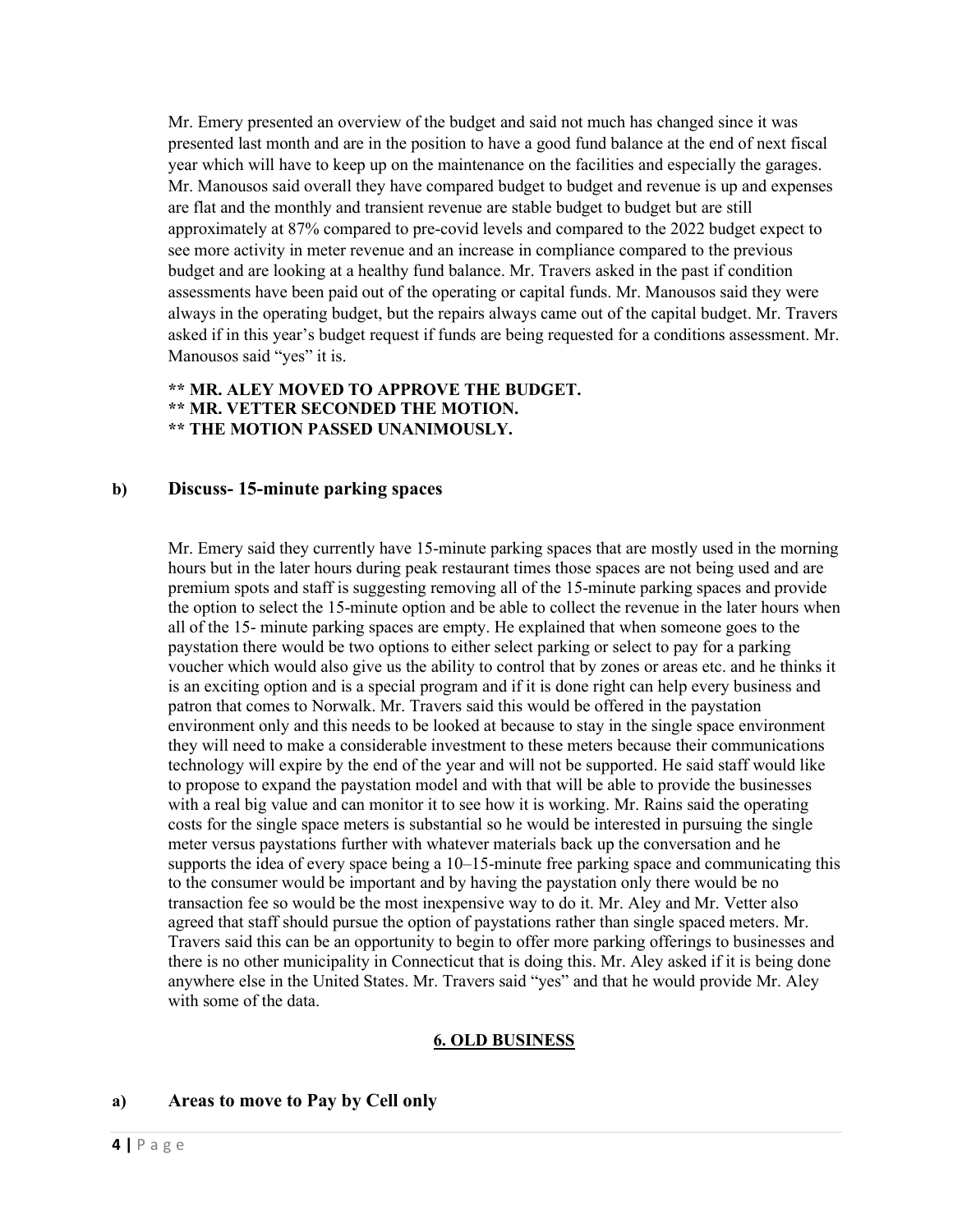Mr. Emery said the Parking Authority had voted to remove some of the single and double space meters in the areas that were not making any money and were losing revenue because of the monthly fees for the equipment, and he still thinks that's a great idea, but signage would be needed, and staff obtained pricing for the signage but is expensive we would loss the savings by doing that. He said Park Mobile is generous enough to provide free signage but that can be now because there are too many options to pay available so suggested consolidating some of the ways customers can pay for their transactions. Mr. Rains said this could be an opportunity to see what other configurations can look like. Mr. Travers said staff will present some options at the next meeting.

#### **7. MOTION TO ADJOURN**

#### **\*\* MR. VETTER MOVED TO ADJOURN. \*\* MR ALEY SECONDED THE MOTION. \*\* THE MOTION PASSED UNANIMOUSLY.**

The meeting adjourned at 7:30PM.

Respectfully submitted,

Dilene Byrd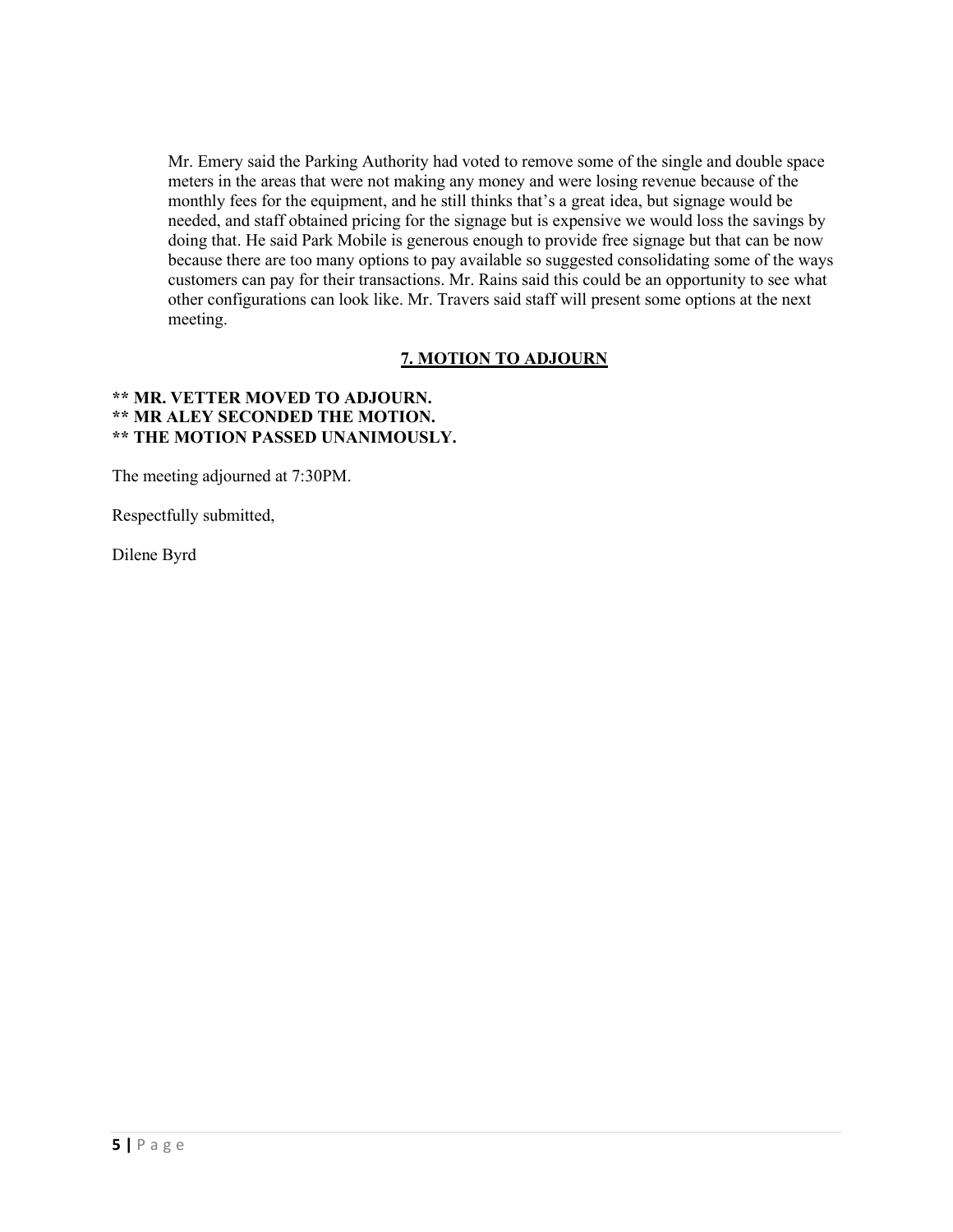

# **March 2022**

## Operations Report

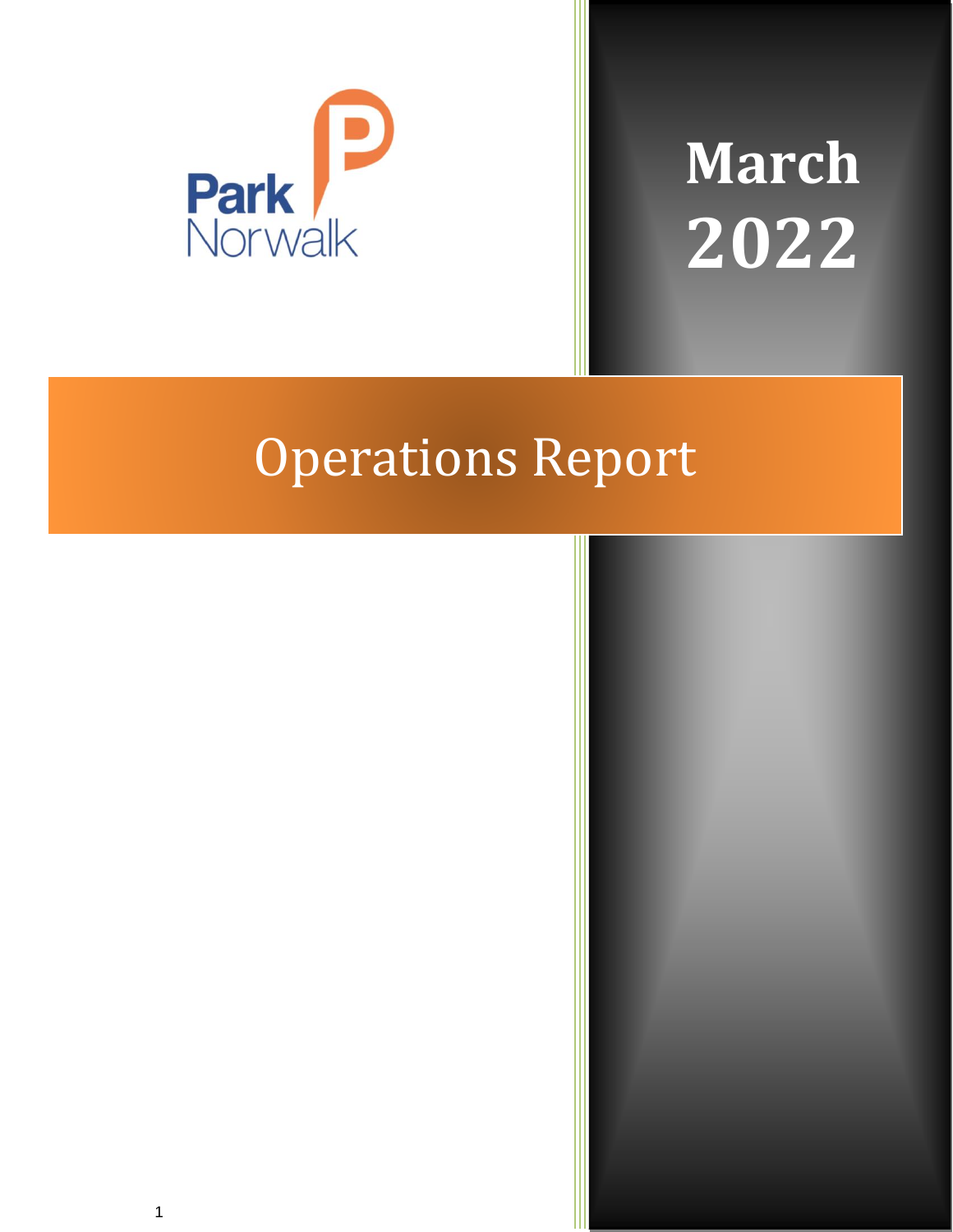#### **FINANCIAL SUMMARY**

|                              |         |               | <b>Month (March)</b> |            |              |           |               | <b>FISCAL YEAR</b> |           |              |                 |               |
|------------------------------|---------|---------------|----------------------|------------|--------------|-----------|---------------|--------------------|-----------|--------------|-----------------|---------------|
|                              | Actual  | <b>Budget</b> | Var                  | Var<br>%   | Actual<br>PY | Actual    | <b>Budget</b> | Var                | Var<br>%  | Actual<br>PY | <b>Forecast</b> | <b>Budget</b> |
| <b>REVENUES:</b>             |         |               |                      |            |              |           |               |                    |           |              |                 |               |
| <b>Parking Revenue</b>       | 498,013 | 506,382       | (8, 368)             | $-1.7%$    | 362.282      | 4,580,424 | 4,353,840     | 226,584            | 5.2%      | 2.772.155    | 6,107,232       | 5,861,374     |
| <b>Other Revenue</b>         | 3.279   | 9.753         | (6, 474)             | $-66.4%$   | 3.460        | 52,537    | 87.774        | (35, 237)          | $-40.1%$  | 32,143       | 70,049          | 117,032       |
| <b>Total System Revenue</b>  | 501.292 | 516,135       | (14, 842)            | $-2.9%$    | 365,742      | 4,632,961 | 4,441,614     | 191,347            | 4.3%      | 2.804.298    | 6,177,281       | 5,978,406     |
|                              |         |               |                      |            |              |           |               |                    |           |              |                 |               |
| <b>EXPENSES:</b>             |         |               |                      |            |              |           |               |                    |           |              |                 |               |
| Operations                   | 285.648 | 348,398       | (62, 750)            | $-18.0%$   | 290.174      | 2.807.684 | 2.964.797     | (157, 114)         | $-5.3%$   | 2.506.136    | 3,743,578       | 3.911.143     |
| City Support/Admin Svcs      | 61,617  | 63.010        | (1, 393)             | $-2.2%$    | 74.656       | 535.315   | 567.088       | (31, 773)          | $-5.6%$   | 554,608      | 713,753         | 756,117       |
| <b>Debt Service</b>          | 96,635  | 96,635        | 0                    | 0.0%       | 142,046      | 869,714   | 869,714       | ٠                  | 0.0%      | 703.234      | 1,159,618       | 1.159.618     |
| Capital Reserve & Replacemen | 11,250  | 11,250        | 0                    | 0.0%       | 0            | 78,750    | 101,250       | (22, 500)          | $-22.2%$  |              | 105,000         | 135,000       |
| <b>Total Expenses</b>        | 455.149 | 519.292       | (64, 143)            | $-12.4%$   | 506,876      | 4,291,462 | 4,502,849     | (211, 387)         | $-4.7%$   | 3,763,978    | 5,721,949       | 5,961,879     |
| <b>Fund Balance</b>          | 46,143  | (3, 158)      | 49,301               | $-1561.2%$ | (141.134)    | 341,499   | (61, 235)     | 402,733            | $-657.7%$ | (959, 679)   | 455,332         | 16,527        |

#### Budget Summary

- Parking revenue is **1.7% under** budget for the month and **5.2% over** budget YTD.
- Total expenses are **12.4% under** budget for the month and **4.7% under** budget YTD.
- Transient revenue is **23.1% under** budget for the month and **11.9% under** budget YTD. Compared to the same period last year, YTD transient revenue is **108.8% over** last year.

#### Month and YTD Comparisons

- Total Revenue for the month is **up 6.2%** compared to last month (February) and is **up 37.1%** compared to March of last year. Compared to the same period last year, YTD revenue is **65.2% over** last year.
- Transient activity for the month is **up 19.4%** compared to last month (February) and is **up 33.2%** compared to March of last year. Transient activity YTD is **up 57.8%** compared to last year.
- Permit activity (number of permits sold) is **up 1.9%** compared to last month (February) and **up 10.6%** compared to March of last year. Permit activity YTD is **up 2.9%** compared to last year.
- Permit Revenue is **down 8.6%** compared to last month (February) and **up 13.5%** compared to March of last year. Permit revenue YTD is **up 14.2%** compared to last year.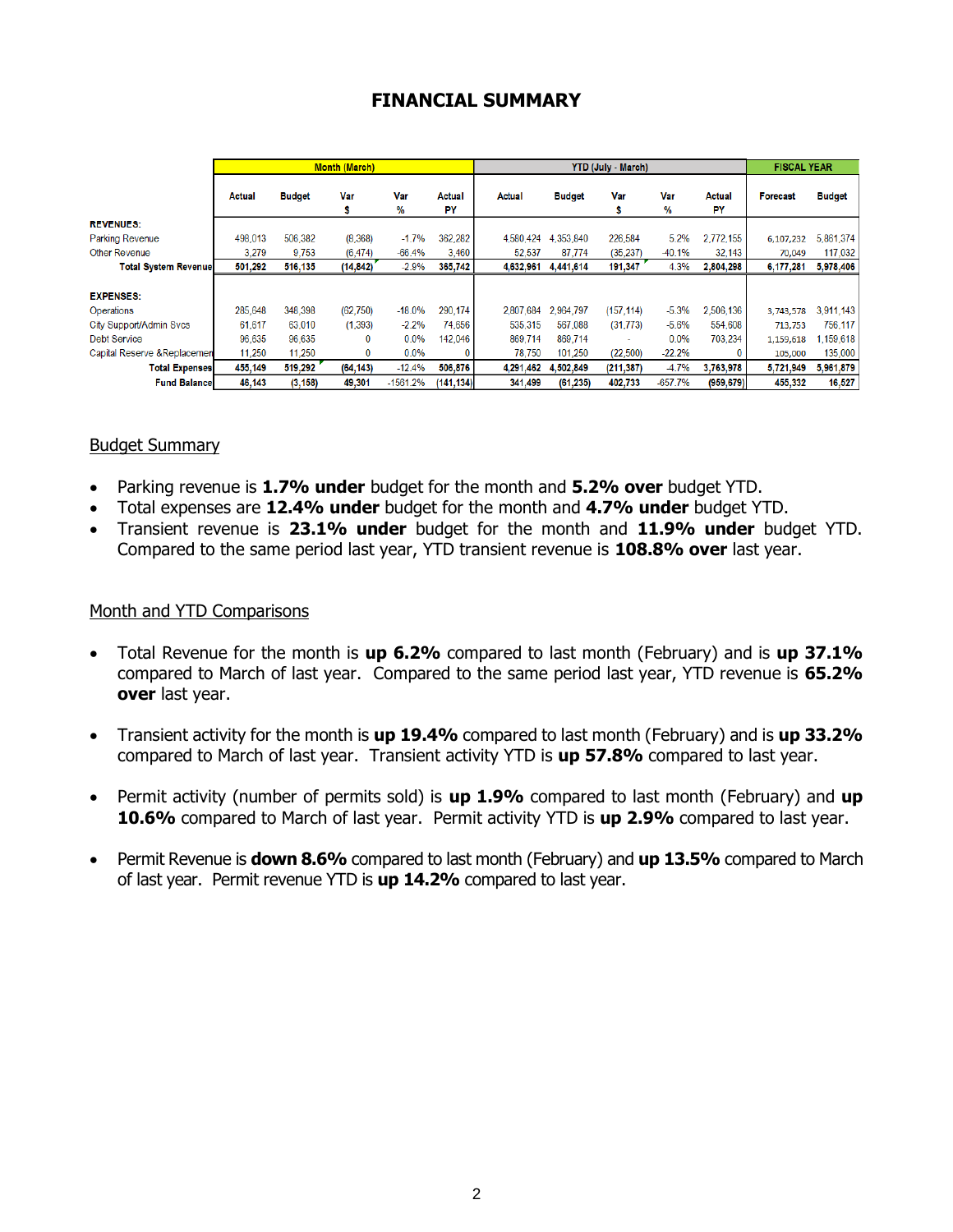#### Variance Report (Actual v. Budget)

The Variance Report identifies and explains variances that are at least 20% and \$5,000 compared to budget.

#### VARIANCE REPORT - Major Variances (+/- 20% and \$5,000) **Norwalk Parking Authority**

For the Month Ending March 31, 2022

|                                                     | <b>ACTUAL</b>     | <b>BUDGET</b>                           | <b>VAR.(\$)</b>       | VAR. (%)               | <b>COMMENTS</b>                                                                                                           |
|-----------------------------------------------------|-------------------|-----------------------------------------|-----------------------|------------------------|---------------------------------------------------------------------------------------------------------------------------|
| <b>PARKING REVENUE</b>                              |                   |                                         |                       |                        |                                                                                                                           |
| <b>Transient Parking</b>                            |                   | 190, 136. 43 247, 246. 76 (57, 110. 33) |                       | (23.10%)               | Reduced activity coming mainly from railroad facilities                                                                   |
| <b>Meter Revenue</b>                                | 55,749.03         | 40,745.24 15,003.79                     |                       | 36.82%                 | Increased activity mainly weekends and nights                                                                             |
| <b>Parking Violation</b>                            | 96,918.86         | 93.27%<br>50,146.56 46,772.30           |                       |                        | Consistent enforcement, reduced compliance, customer courtesy<br>program back to normal                                   |
| <b>OPERATING EXPENSES</b>                           |                   |                                         |                       |                        |                                                                                                                           |
| <b>Security Services</b>                            | 843.00            | 10,833.34 (9,990.34)                    |                       | (92.22%)               | Minimal expense for the month due to timing of invoice payments                                                           |
| <b>Equipment Expense</b>                            | 0.00              |                                         | 8,333.33 (8,333.33)   | $(100.00\%)$           | No expense for the month. Budget is stright-lined.                                                                        |
| <b>Building Repair &amp; Maintenance</b>            | 11,164.23         |                                         | 27,546.66 (16,382.43) | (59.47%)               | Some work completed in prior months. YTD variance is over<br>budget. Other work deferred until weather is more favorable. |
| Service Contract                                    | 17,777.01         | 10,416.66 7,360.35                      |                       | 70.66%                 | Timing of payments. Budget is straight-lined.                                                                             |
| <b>Snow Removal</b>                                 | 40,763.49         |                                         | 58,500.00 (17,736.51) | (30.32%)               | Milder winter; most payments for snow were paid in prior month.                                                           |
| <b>Bank and Credit Card Fees</b><br>Parking Program | 21,355.62<br>0.00 | 14,999.53 6,356.09                      | 8,333.33 (8,333.33)   | 42.38%<br>$(100.00\%)$ | Increased credit card usage for the month (4%)<br>Delay in payment; March invoice will be paid in April.                  |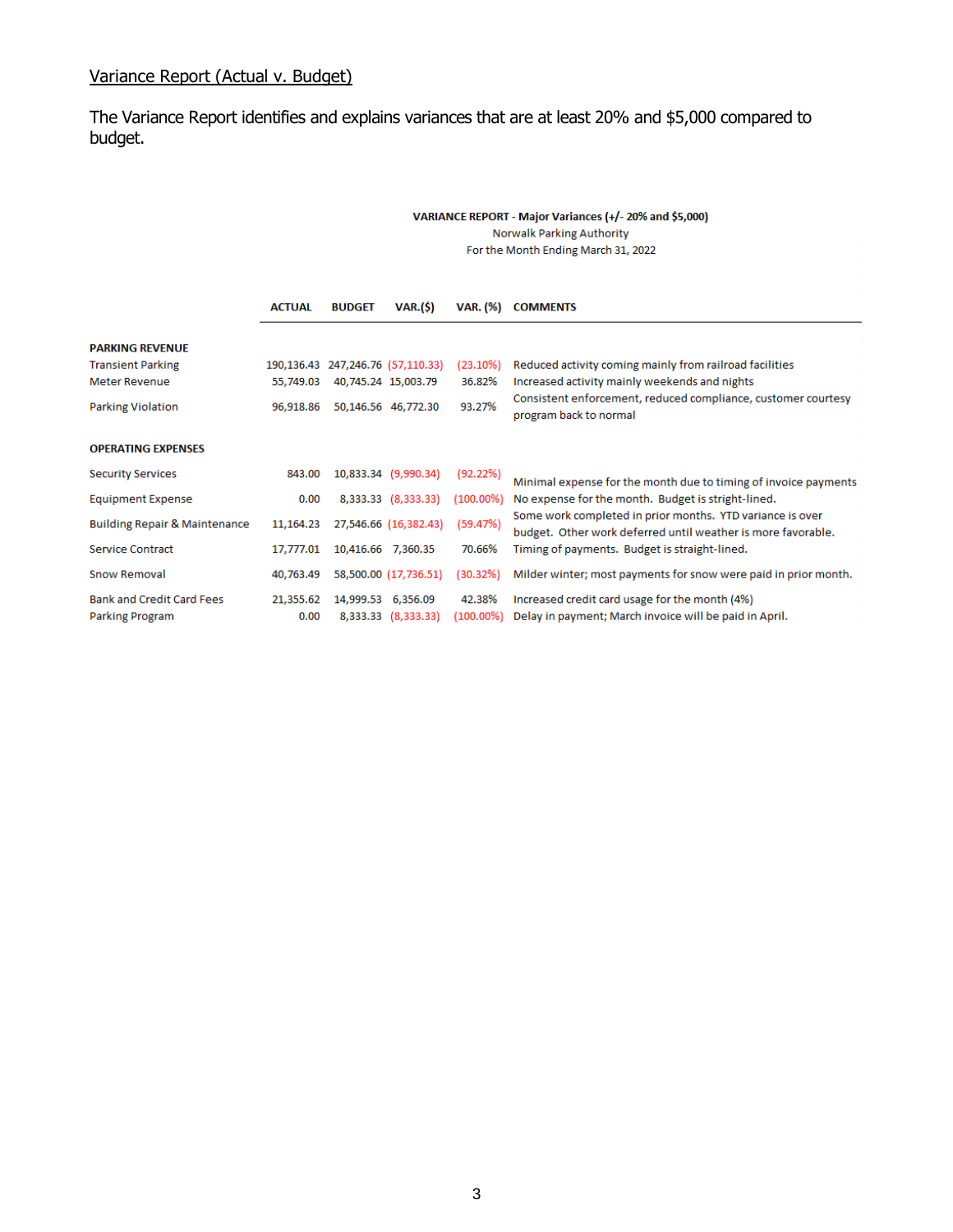The following graphs illustrate the comparison between pre-COVID and current revenue and a Expense activity.



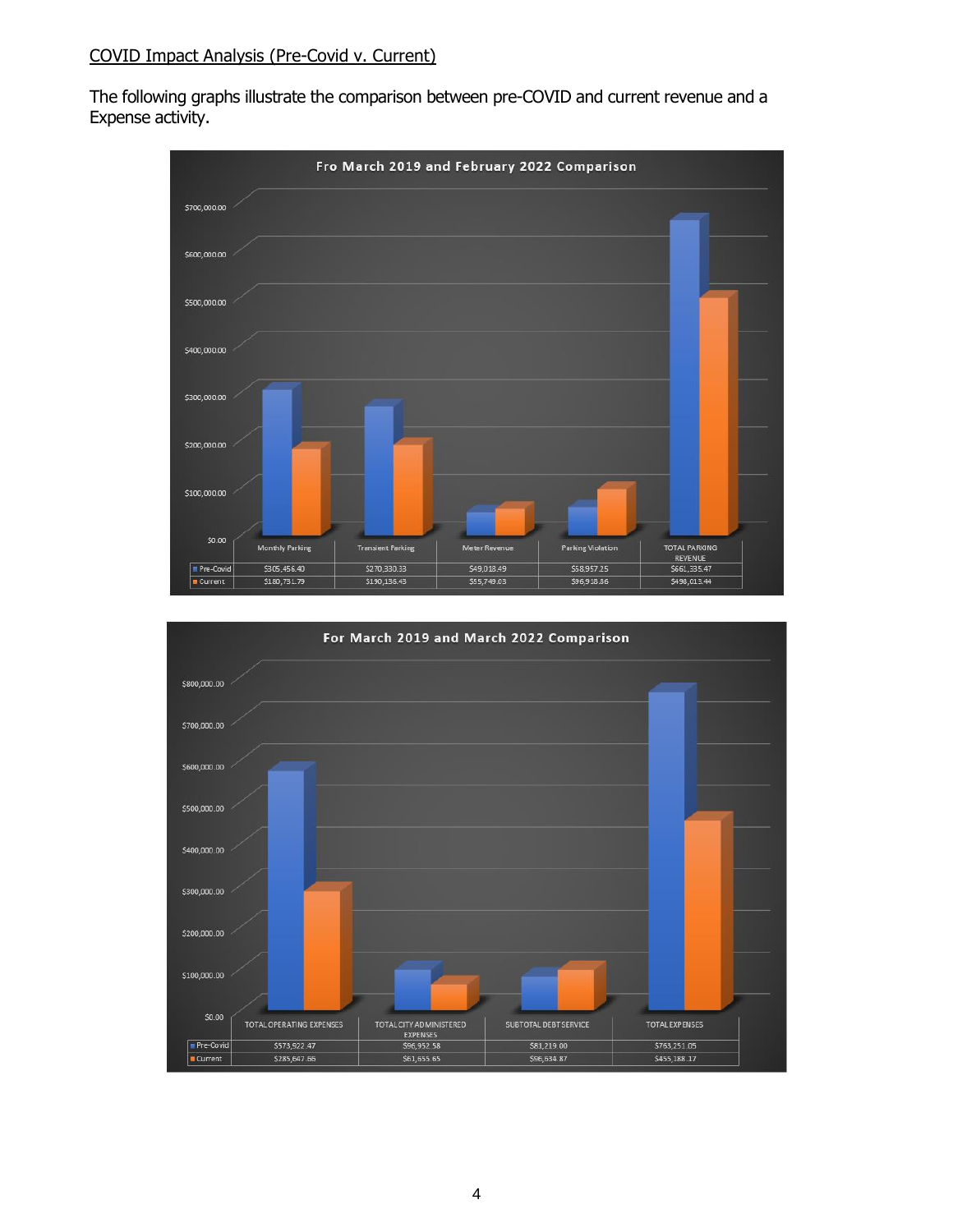#### Systemwide Activity

• Overall, systemwide transient activity YTD at 83% of pre-COVID levels despite the temporary dropoff due to the Omicron variant.







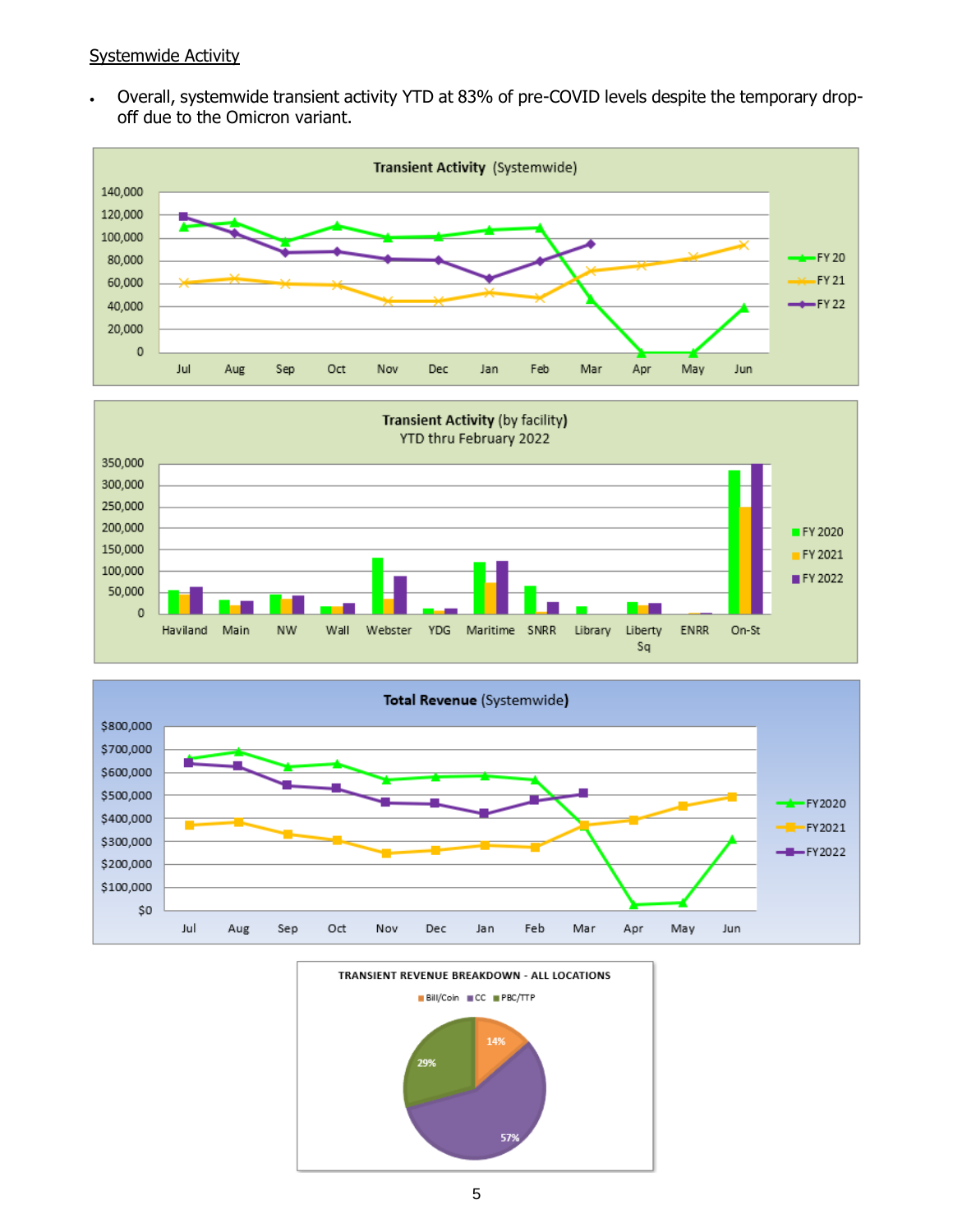#### **Permit Sales**

- Compared to last month, March permits are **up 1.9%** and permit revenues are **down 8.6%**.
- Compared to last year, March permits are **up 10.6%** and permit revenues are **up 13.5%.**
- YTD compared to last year, permit activity is **up 2.9%** and revenue is **up 14.2%**.
- YTD permit revenue is **7.3% under** budget.
- **2,581** permits were sold systemwide. There are 3,591 spaces available for permits and 4,425 total spaces systemwide, including non-metered spaces.



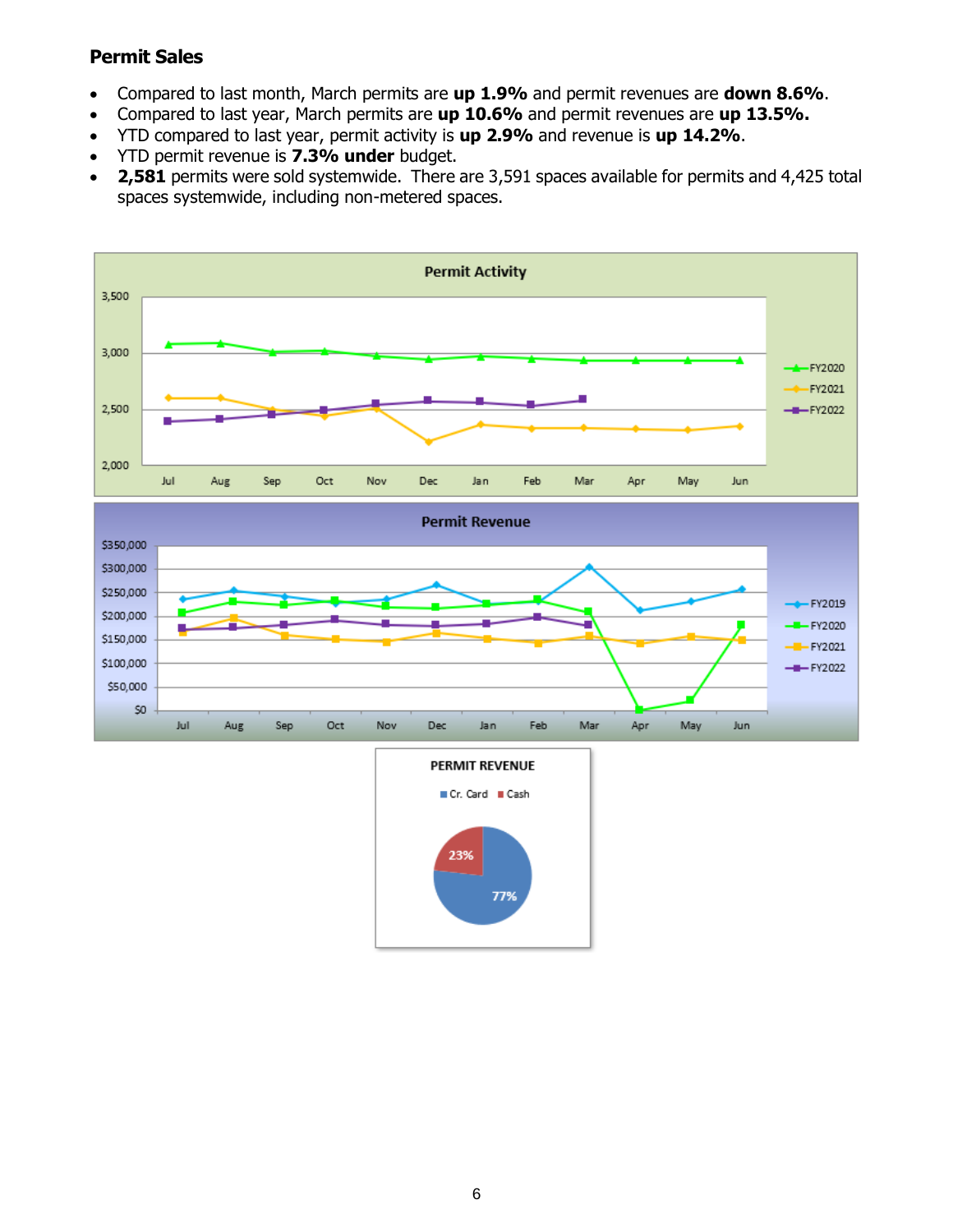#### **On-Street Parking**

- YTD through March 2022, transient activity was **up 48.3%** and revenue was **up 69.0%** compared to last year.
- For the month of March, transient activity was **up 21.2%** compared to last month and **up 33.3%** compared to last March.
- Revenue was **up 18.8%** compared to last month and **up 41.4%** compared to last March.
- In SONO, the average PBC transaction was **\$2.26** or an Average Stay of **1.5** hours.
- In the Wall District, the average PBC transaction was **\$0.81** or an Average Stay of **1.6** hours.
- Average Transient Transaction = **\$1.25** or an Average Stay of **0.8** hours.

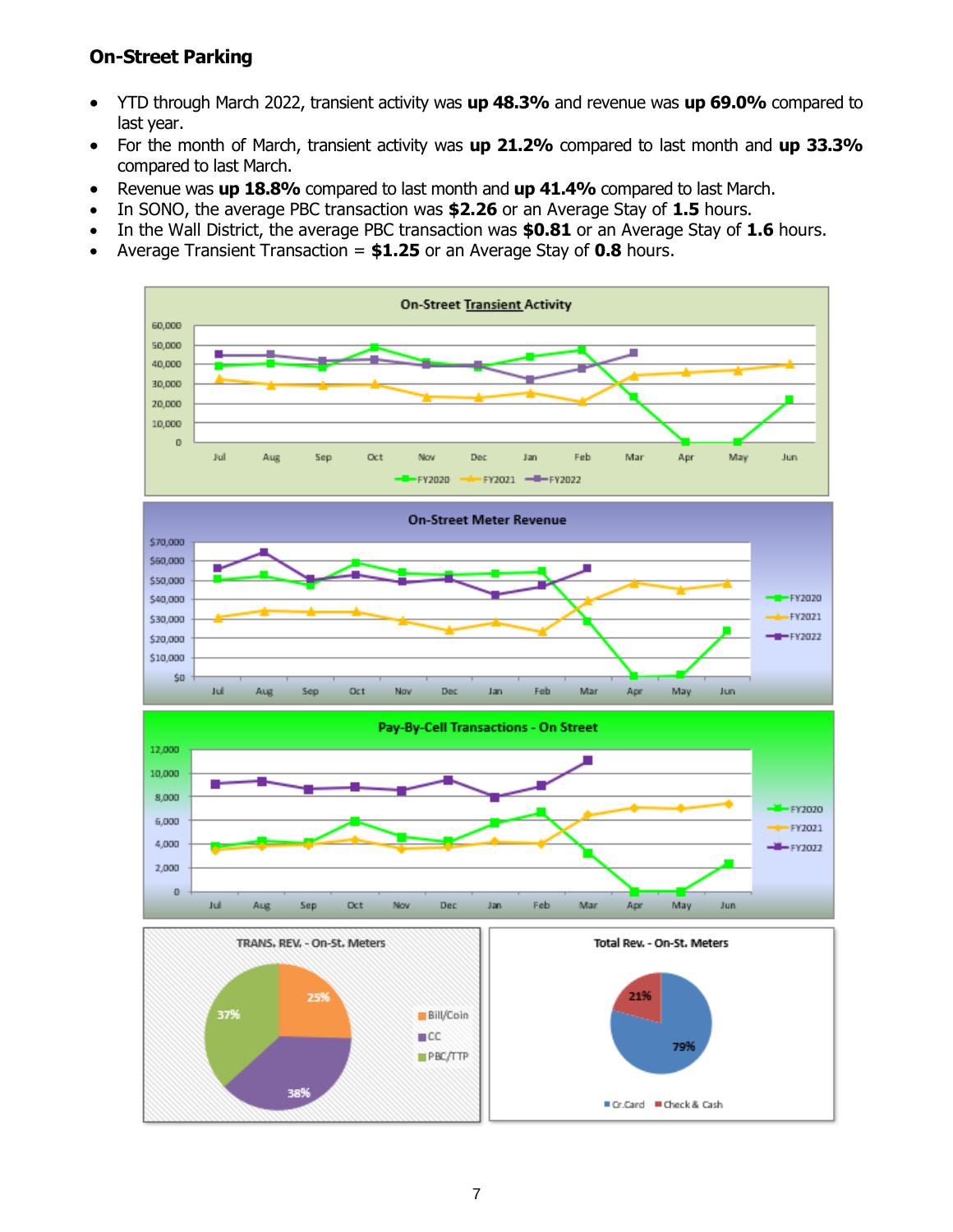#### **Parking Enforcement**

- YTD through March 2021, ticket issuance was **up 218.1%** and citation revenue was **up 147.9%** compared to the same period last year.
- Compared to last month, ticket issuance was **up 13.4%** and citation revenue was **up 0.3%**.
- Citation revenue accounts for **23.3%** of system revenues YTD.



#### **Parking Violations Collection Program**

| <b>Fiscal Year</b> | <b>Delinquent \$</b> |                       |
|--------------------|----------------------|-----------------------|
|                    | <b>Collected</b>     |                       |
| 2013               | \$131,458            |                       |
| 2014               | \$108,435            |                       |
| 2015               | \$84,233             |                       |
| 2016               | \$84,628             |                       |
| 2017               | \$152,412            |                       |
| 2018               | \$128,025            |                       |
| 2019               | \$103,032            |                       |
| 2020               | \$93,378             |                       |
| 2021               | \$71,346             |                       |
| 2022               | \$93.563             | <b>YTD thru March</b> |

#### **Booting Activity**

| <b>Month</b>  | <b>Number of vehicles booted</b> |   | <b>Amount Paid</b> |
|---------------|----------------------------------|---|--------------------|
| <b>Jul-21</b> |                                  |   | 1,850.00           |
| Aug-21        |                                  |   | 1,650.00           |
| $Sep-21$      |                                  |   | 3,250.00           |
| Oct-21        | 14                               |   | 7,500.00           |
| <b>Nov-21</b> | 20                               |   | 6,860.00           |
| <b>Dec-21</b> | 13                               |   | 5,570.00           |
| Jan-22        | 12                               |   | 1,500.00           |
| Feb-22        | 12                               |   | 1,500.00           |
| <b>Total</b>  | 89                               | S | 29,680.00          |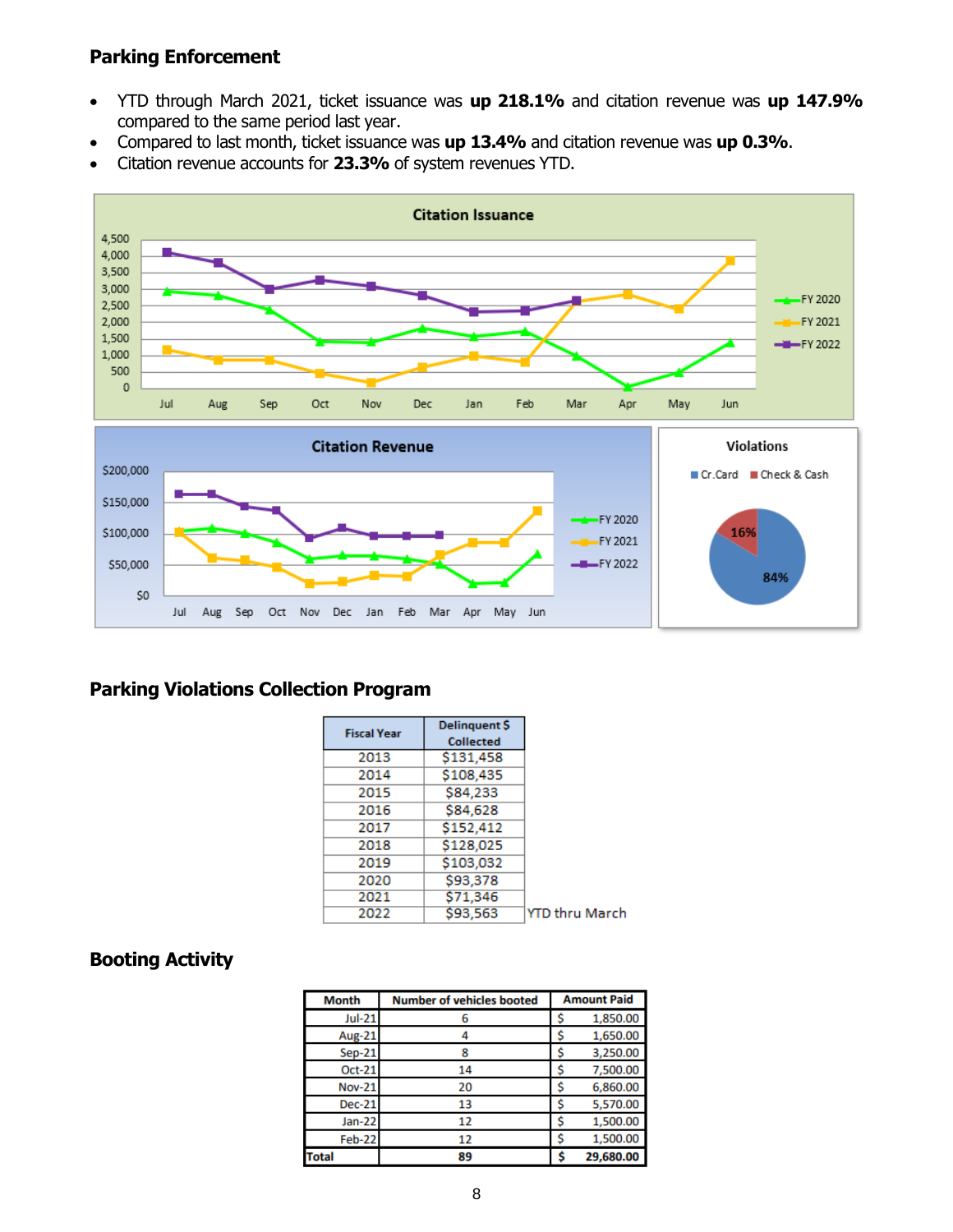#### **Tickets Issued v. Demands Analysis**

Analysis of the ratio of tickets issued compared to transient demands does not include citations issued at the beaches nor does it include violations issued by the Norwalk Police Department.



#### Tickets Issued (NOT including Beaches & Police issued tickets)

|                   | Jul   | Aua   | Sep   | <b>Oct</b> | Nov   | Dec   | Jan   | Feb   | Mar     | Apr         | May   | Jun   | TOTAL   AVG. |       |
|-------------------|-------|-------|-------|------------|-------|-------|-------|-------|---------|-------------|-------|-------|--------------|-------|
| <b>FY2019</b>     | 1.574 | 1.843 | 1.461 | 1,569      | 1.515 | 1,594 | 1,294 | 1,072 | 1.491   | 1,468       | 1.131 | 1,505 | 17.517       | 1,460 |
| <b>FY2020</b>     | 1.602 | 1.718 | 1.484 | 1,160      | 1,367 | 1,710 | 1.514 | 1.667 | 851     |             |       | 223.  | 13.330 1     | 1.111 |
| <b>FY2021</b> 397 |       | 362   | 360   | 201        | 136   | 601   | 916   | 752   |         | 2.529 2.745 | 1.728 | 2,689 | 13.416 I     | 1.118 |
| FY2022 3.127      |       | 2,993 | 2,390 | 3,092      | 2,859 | 2,783 | 2.284 | 2,305 | - 2.606 |             |       |       | 24,439       | 2,715 |

| <b>Transient Demands (NOT including Beaches)</b>                                |     |                                                                                     |     |     |     |  |         |     |     |              |         |        |                        |                |
|---------------------------------------------------------------------------------|-----|-------------------------------------------------------------------------------------|-----|-----|-----|--|---------|-----|-----|--------------|---------|--------|------------------------|----------------|
|                                                                                 | Jul | Aua                                                                                 | Sep | Oct | Nov |  | Dec Jan | Feb | Mar | Apr          | Mav     | Juni   | $ $ Total $ $ avg. $ $ |                |
| FY2019 106,168 112,894 87,811 91,061 86,286 95,118 90,170 86,885 104,945 99,209 |     |                                                                                     |     |     |     |  |         |     |     |              | 101.014 |        |                        |                |
| FY2020 110,327 113,742 96,762 110,459 100,233 101,475 106,779 108,995 46,453    |     |                                                                                     |     |     |     |  |         |     |     | $\mathbf{0}$ |         | 39.154 | 934.379   77.865       |                |
|                                                                                 |     | FY2021 60,962 65,055 60,234 59,448 44,445 44,600 52,682 47,949 71,404 76,193 83,038 |     |     |     |  |         |     |     |              |         | 33.578 | 759,588  63,299        |                |
| 18,674 103,859 87,480 88,359 81,427 80,829 64,339 79,672 95,094                 |     |                                                                                     |     |     |     |  |         |     |     |              |         |        |                        | 799,733 88,859 |

| Ratio (%) - Tickets v. Demands                                                  |     |       |     |                                                          |     |         |                         |         |  |       |              |              |              |
|---------------------------------------------------------------------------------|-----|-------|-----|----------------------------------------------------------|-----|---------|-------------------------|---------|--|-------|--------------|--------------|--------------|
|                                                                                 | Jul | Aua   | Sep | Oct                                                      | Nov | Dec Jan |                         | Feb Mar |  | Apr   | Mav          | Jun          | AVG. I       |
| FY2019 1.48%                                                                    |     | 163%  |     | 1.66% 1.72% 1.76%                                        |     |         | 1.68% 1.44% 1.23% 1.42% |         |  | 1.48% | $1.12\times$ | 1.41%        | 1.51%        |
| <b>FY2020</b> 145%                                                              |     | 1.51% |     | $1.53\%$ 1.05% 1.36% 1.69% 1.42% 1.53% 1.83% 0.00% 0.00% |     |         |                         |         |  |       |              | $0.57\times$ | 1.22% l      |
| <b>FY2021</b> 0.65% 0.56% 0.60% 0.34% 0.31% 1.35% 1.74% 1.57% 3.54% 3.60% 2.08% |     |       |     |                                                          |     |         |                         |         |  |       |              | 2.87%        | $1.48\times$ |
| FY2024 2.63% 2.88% 2.73% 3.50% 3.51% 3.44% 3.55% 2.89% 2.74%                    |     |       |     |                                                          |     |         |                         |         |  |       |              |              | 3.10%        |